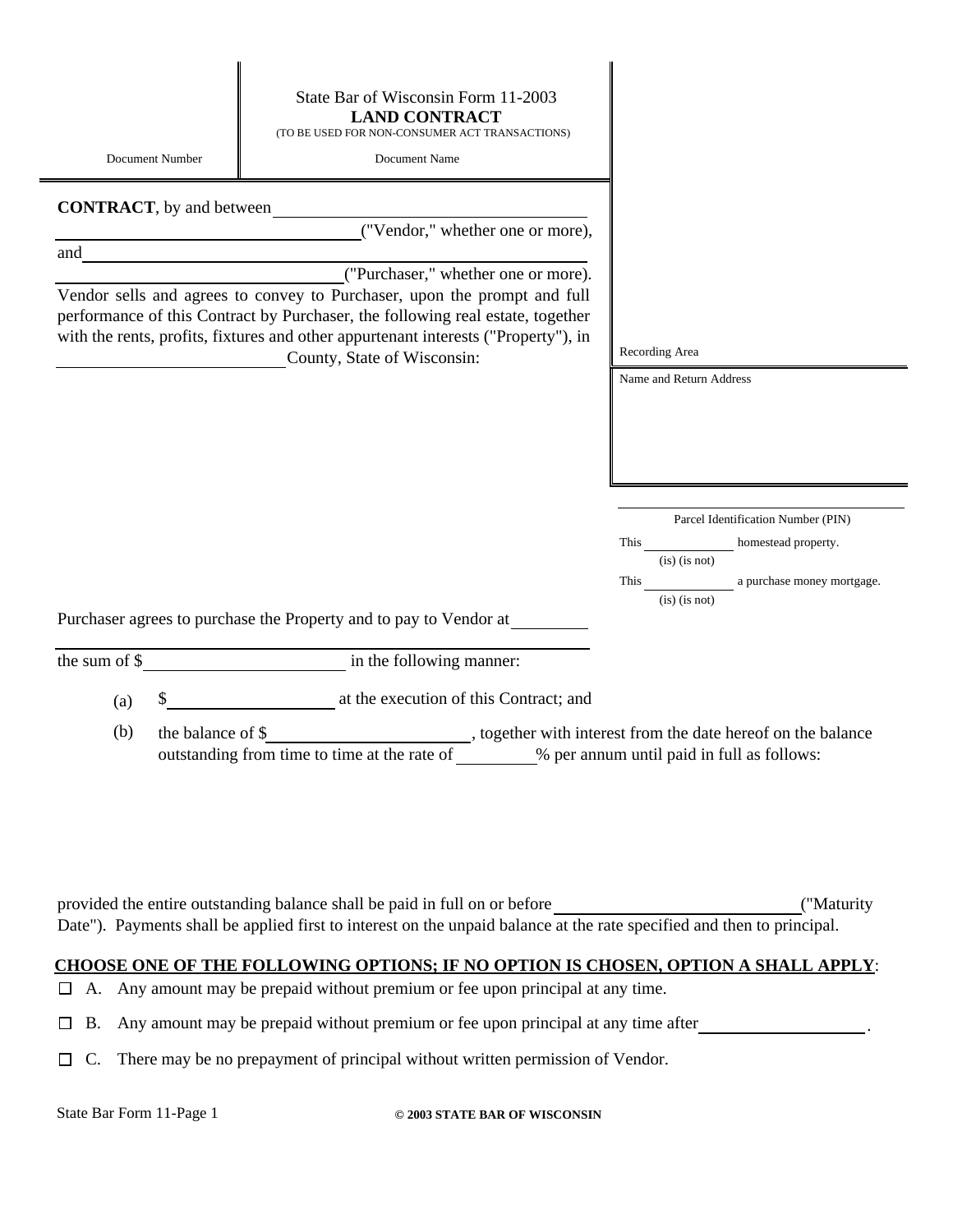## **CHOOSE ONE OF THE FOLLOWING OPTIONS; IF NEITHER IS CHOSEN, OPTION A SHALL APPLY**:

- A. Any prepayment shall be applied to principal in the inverse order of maturity and shall not delay the due dates or change the amount of the remaining payments until the unpaid balance of principal and interest is paid in full.
- B. In the event of any prepayment, this Contract shall not be treated as in default with respect to payment so long as the unpaid balance of principal and interest (and in such case accruing interest from month to month shall be treated as unpaid principal) is less than the amount that said indebtedness would have been had the monthly payments been made as specified above; provided that monthly payments shall continue in the event of credit of any proceeds of insurance or condemnation, the condemned premises being thereafter excluded from this Contract.

Purchaser shall pay prior to delinquency all taxes and assessments levied on the Property at the time of the execution of this Contract and thereafter, and deliver to Vendor on demand receipts showing such payment.

Purchaser shall keep the improvements on the Property insured against loss or damage occasioned by fire, extended coverage perils and such other hazards as Vendor may require, without co-insurance, through insurers approved by Vendor, in the amount of the full replacement value of the improvements on the Property. Purchaser shall pay the insurance premiums when due. The policies shall contain the standard clause in favor of Vendor's interest, and evidence of such policies covering the Property shall be provided to Vendor. Purchaser shall promptly give notice of loss to insurance companies and Vendor. Unless Purchaser and Vendor otherwise agree in writing, insurance proceeds shall be applied to restoration or repair of the Property damaged, provided Vendor deems the restoration or repair to be economically feasible.

#### **Purchaser is required to pay Vendor amounts sufficient to pay reasonably anticipated taxes, assessments, and insurance premiums as part of Purchaser's regular payments [CHECK BOX AT LEFT IF APPLICABLE].**

Purchaser shall not commit waste nor allow waste to be committed on the Property, keep the Property in good tenantable condition and repair, and free from liens superior to the lien of this Contract, and comply with all laws, ordinances and regulations affecting the Property. If a repair required of Purchaser relates to an insured casualty, Purchaser shall not be responsible for performing such repair if Vendor does not make available to Purchaser the insurance proceeds therefor.

Vendor agrees that if the purchase price with interest is fully paid and all conditions fully performed as specified herein, Vendor will execute and deliver to Purchaser a Warranty Deed in fee simple of the Property, free and clear of all liens and encumbrances, except those created by the act or default of Purchaser, and:

# **CHOOSE ONE OF THE FOLLOWING OPTIONS; IF NO OPTION IS CHOSEN, OPTION A SHALL APPLY:**

- A. Purchaser states that Purchaser is satisfied with the title as shown by the title evidence submitted to Purchaser for examination, at the time of execution of this Contract.
- B. Purchaser states that the following exceptions set forth in the title evidence submitted to Purchaser for examination, at the time of execution of this Contract, are unsatisfactory to Purchaser:

C. No title evidence was provided prior to execution of this Contract.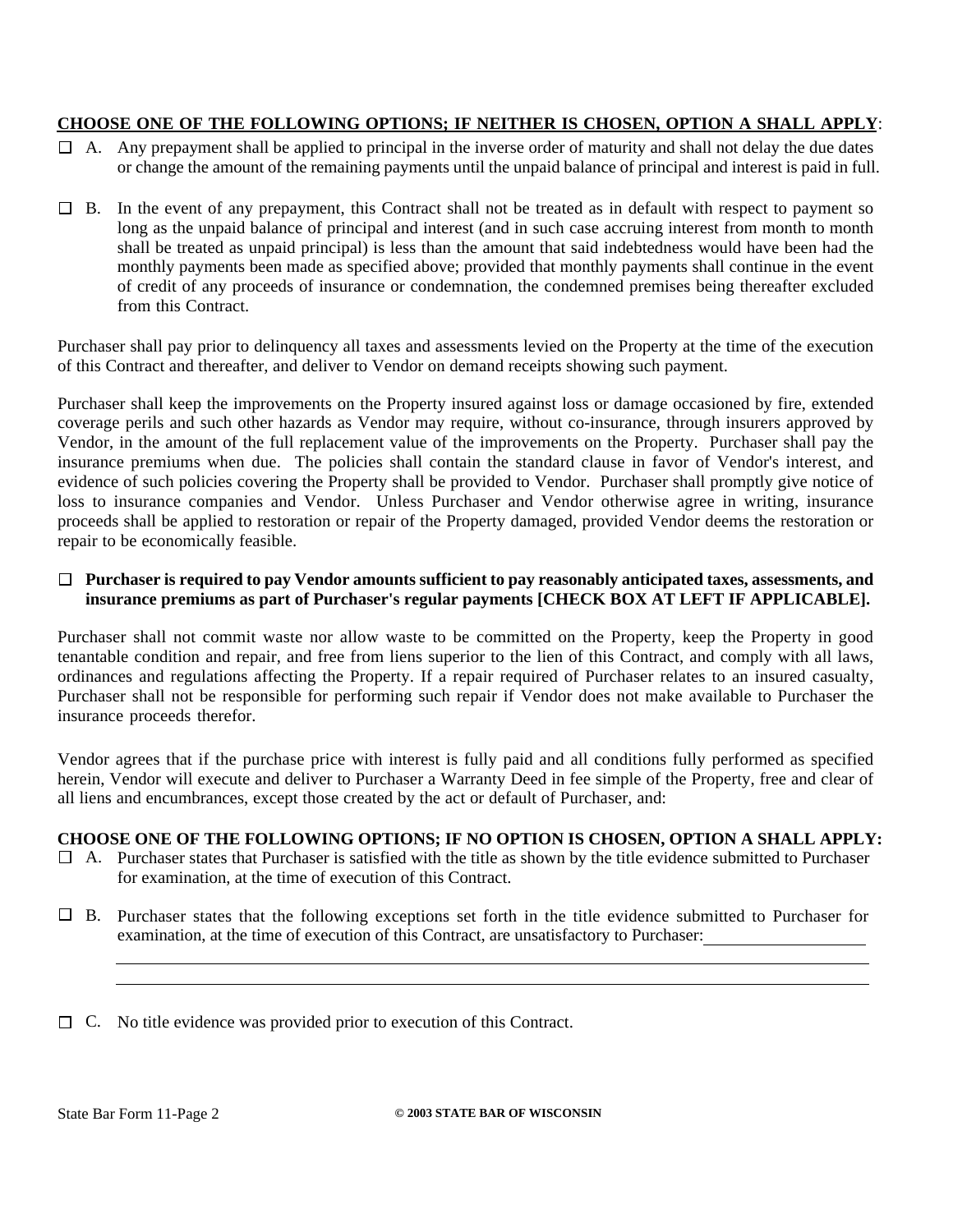#### **CHOOSE ONE OF THE FOLLOWING OPTIONS; IF NEITHER IS CHOSEN, OPTION A SHALL APPLY:**

A. Purchaser agrees to pay the cost of future title evidence.

Vendor agrees to pay the cost of future title evidence. B.

Purchaser shall be entitled to take possession of the Property on

Time is of the essence as to all provisions hereunder.

Purchaser agrees that in the event of a default in the payment of principal or interest which continues for a period of

.

days following the due date or a default in performance of any other obligation of Purchaser which continues for a period of days following written notice thereof by Vendor (delivered personally or mailed by certified mail), the entire outstanding balance under this contract shall become immediately due and payable at Vendor's option and without notice (which Purchaser hereby waives), and Vendor may singly, alternatively or in combination: (i) terminate this Contract and either recover the Property through strict foreclosure or have the Property sold by foreclosure sale; in either event, with a period of redemption, in the court's discretion, to be conditioned on full payment of the entire outstanding balance, with interest thereon from the date of default and other amounts due hereunder (failing which all amounts previously paid by Purchaser shall be forfeited as liquidated damages for failure to fulfill this Contract and as rental for the Property); (ii) sue for specific performance of this Contract; (iii) sue for the unpaid purchase price or any portion thereof; (iv) declare this Contract at an end and remove this Contract as a cloud on title in a quiet-title action if the equitable interest of Purchaser is insignificant; (v) have Purchaser ejected from possession of the Property and have a receiver appointed to collect any rents, issues or profits; or (vi) pursue any other remedy available in law or equity. An election of any of the foregoing remedies shall only be binding on Vendor if and when pursued in litigation. All costs and expenses including reasonable attorney fees of Vendor incurred to pursue any remedy hereunder to the extent not prohibited by law and expenses of title evidence shall be paid by Purchaser and included in any judgment. The parties agree that Vendor shall have the options set forth in this paragraph available to exercise in Vendor's sole discretion.

Following any default in payment, interest shall accrue at the rate of  $\sim$  % per annum on the entire amount in default (which shall include, without limitation, delinquent interest and, upon acceleration or maturity, the entire principal balance).

Vendor may waive any default without waiving any other subsequent or prior default of Purchaser.

Purchaser may not transfer, sell or convey any legal or equitable interest in the Property, including but not limited to a lease for a term greater than one year, without the prior written consent of Vendor unless the outstanding balance payable under this Contract is paid in full. In the event of any such transfer, sale or conveyance without Vendor's written consent, the entire outstanding balance payable under this Contract shall become immediately due and payable in full at Vendor's option without notice.

Vendor may mortgage the Property, including the continuation of any mortgage in force on the date of this Contract, provided Vendor shall make timely payment of all amounts due under any mortgage, and the total due under such mortgages shall not at any time exceed the then remaining principal balance under this Contract. If Vendor defaults under such mortgages and Purchaser is not in default hereunder, Purchaser may make payments directly to Vendor's mortgagee and such payments will be credited as payments hereunder.

All terms of this Contract shall be binding upon and inure to the benefit of the heirs, legal representatives, successors and assigns of Vendor and Purchaser.

State Bar Form 11-Page 3